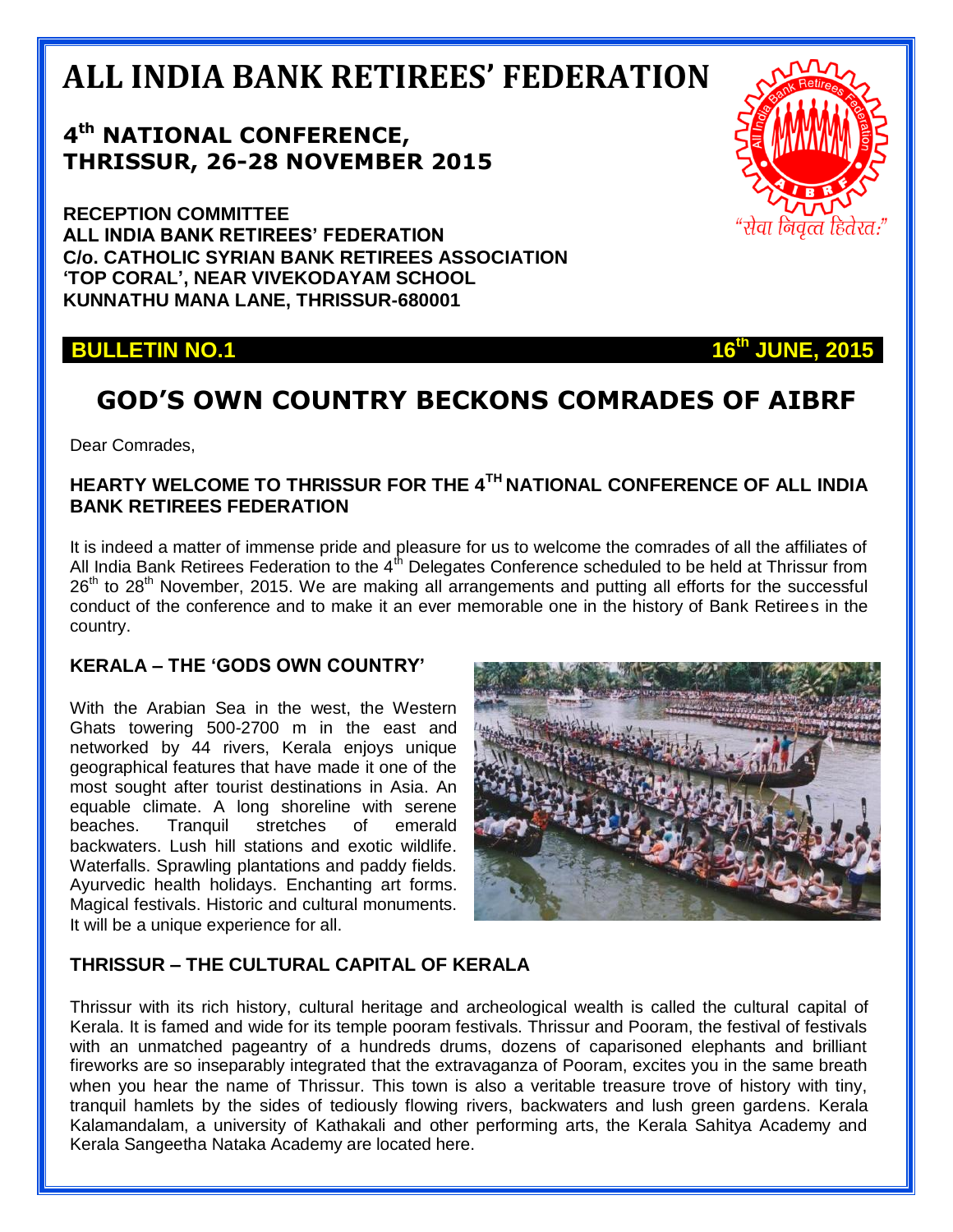

Thrissur is also the cradle of Koodiyattam, the 2000 yrs old Sanskrit theatre, officially recognised by [UNESCO](https://en.wikipedia.org/wiki/UNESCO) as a [Masterpiece of the](https://en.wikipedia.org/wiki/Masterpieces_of_the_Oral_and_Intangible_Heritage_of_Humanity)  [Oral and Intangible](https://en.wikipedia.org/wiki/Masterpieces_of_the_Oral_and_Intangible_Heritage_of_Humanity)  [Heritage of Humanity.](https://en.wikipedia.org/wiki/Masterpieces_of_the_Oral_and_Intangible_Heritage_of_Humanity)

#### **GRAND WELCOME TO THE 4 th TRIENNIAL DELEGATES CONFERENCE OF AIBRF**

Bank retirees in the country are being deprived of their legitimate rights and the Government of India and Indian Banks Association are not coming forward to resolve their just and genuine demands and are not inclined even to listen to their voices. We have the right to live with dignity in the society after spending our prime time with dedication and devotion for the bank and society and the bank retirees in the country are in the warpath under the leadership of All India Bank Retirees Federation (AIBRF) for achieving the demands. It is at this juncture the  $4<sup>th</sup>$  Triennial Delegates Conference of AIBRF is held at Thrissur and it is very important for every bank retiree in the country.

We, the activists of AIBRF in the state are doing everything to make the conference a grand success in all respects and a show of unity, strength and solidarity of bank retirees in the country. Best available arrangements are being made to receive the delegates and observers and other guests participating the conference and providing comfortable accommodation to all and of course for the meticulous conduct the meeting.



**RECEPTION COMMITTEE FORMED ON 6 th JUNE, 2015**

We are extremely glad to inform you all that 501 member Reception Committee has been formed in a meeting held at Kerala Sahithya Academy Hall, Thrissur on 6<sup>th</sup> June 2015. About 400 comrades from different parts of Kerala attended the meeting. Com.C.N.Jayadevan,

MP inaugurated the meeting which was presided over by Shri.P.S.Balan,

President, All Kerala Bank Retirees Federation. Our National President Shri.S.M.Deshpande made keynote address.

Shri.K.Sreenivasan, General Secretary, All Kerala Bank Retirees Federation explained in detail regarding the initial arrangements made so far for the conduct of the conference and requested co-operation of all our members in Kerala , leaders of all the constituents of UFBU and various Trade Unions to make the conference a grand success. Shri.Francis Thottungal, General Secretary, CSB Officers Association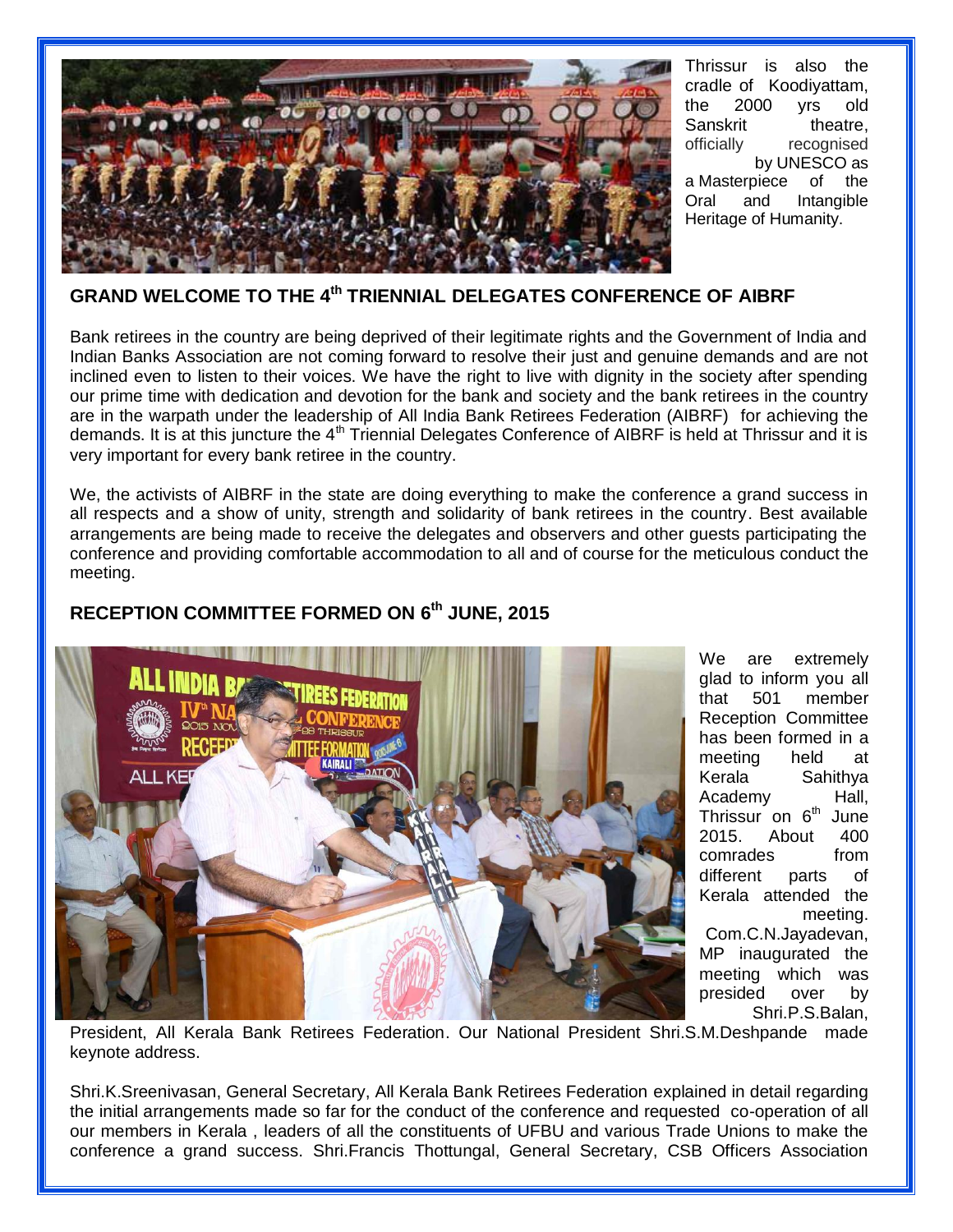(AIBOC), Shri. Peter Anto Nellissery, President, South Indian Bank Employees Association, (NCBE) Com.K.Sathyanathan, President, AIBOA Kerala State Committee and Sri.M.B.Harinarayanan, Vice President, BMS Thrissur District Committee addressed the gathering.



Com.M.P.Paul, District Secretary AKBRF welcomed the gathering and Com.John Joseph, Secretary, AKBRFand General Secretary, South Indian Bank Retirees Association proposed vote of thanks.

The names of Chairman, Convnors, and Treasurers of the committee are given below. Various subcommittees have also been constituted and the details of the same will be provided along with our next bulletin.

CHAIRMAN Sri.C.N.Jayadevan, Member of Parliament General Convenor Sri.M.P.Paul, Thrissur Distrct Secretary, AKBRF Joint Convenors **Sri.John Joseph, Secretary, AKBRF**  Sri.N.D.Nandakumar, Secretary, AKBRF Sri.P.R.R.S.Iyer, Secretary, AKBRF Treasurer Sri.N.Krishnan, General Secretary, DLBRA Asst.Treasurer Sri.P.Kumaran, Treasurer, CSBRA

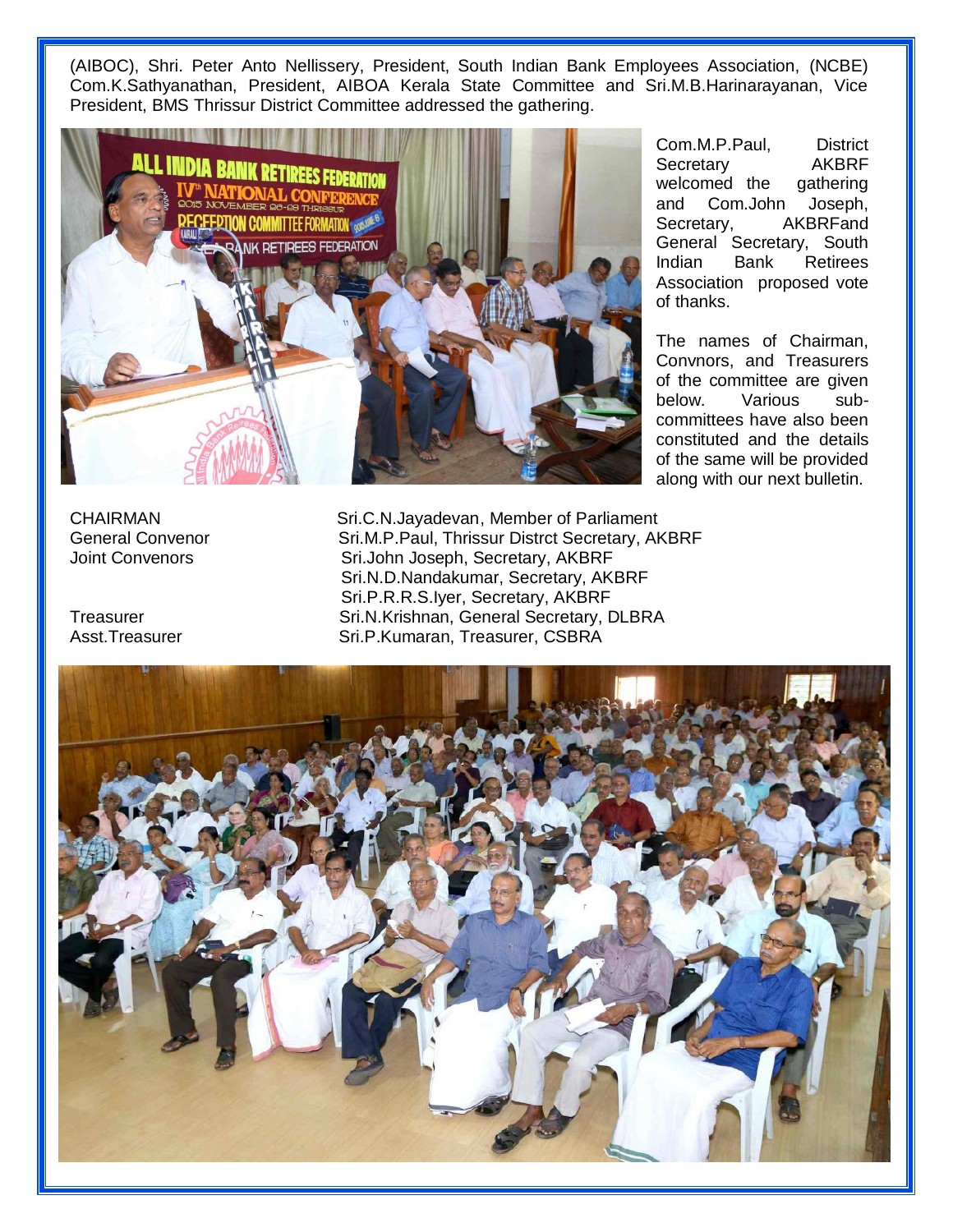#### **LOGO OF THE CONFERENCE**

The logo of the conference was unveiled by Shri.S.M.Deshpande , President AIBRF in the meeting.

#### **OFFICIAL COMMUNICATION FROM AIBRF**

Further Official communication on the conference will be received from the Secretariat of AIBRF.



## **GENERAL GUIDELINES FOR THE UNITS/DELEGATES/OBSERVERS**

#### **RECEIVING THE PARTICIPANTS**

Reception Committee will put up a Reception Counter at Platform No.1 of Thrissur Railway Station from the afternoon of 25-11-2015. All delegates and observers are requested to contact the Reception Counter on arrival at Thrissur.

Delegates and observers are requested to carry their ID cards for verification and for checking in Hotels.

Delegates /observers who give prior information about their date and time of arrival at Thrissur to the Reception Committee, with name and number of Trains , they will be received at Railway Station and taken to the Hotels by our volunteers.

#### **ACCOMMODATION**

The Reception Committee will be booking accommodation as per the request/intend from the units which are sending delegates/observers. We request the Units to send their intends at the earliest with the number of persons who require accommodation. Those who are bringing the family may kindly inform the matter in advance and also inform the details of accommodation needed for them.

Reception Committee will be booking Non-AC rooms of two beds, three beds four beds, etc. according to the availability. During November the climate in Kerala will be quite good and hence AC rooms are not necessary. If anybody want AC rooms, we shall try to book it but they will have to remit in advance the AC charges of around Rs.250/- per bed per day, which varies for different hotels.

Rooms will be booked for 3 days from 8.00 PM on 25..11..2015 to 8 PM on 28..11..2015. Rent for additional rooms/accommodation for family and also for stay after 8.00 p.m. on 28<sup>th</sup> November 2015 will have to be borne by the guests, which may kindly be noted.

Kindly inform the details of the accommodation requirements at the earliest so as to enable us to arrange the best possible one, at most convenient hotels at a reasonable tariff.

#### **LIST OF DELEGATES/OBSERVERS**

We request each affiliated units to send the list of delegates/observers at the earliest, latest by 15.10.2015. The representation should be as per the norms, details of which have already been given by the General Secretary of AIBRF (AIBRF Circular No.2015/17 dated 28.03.2015).